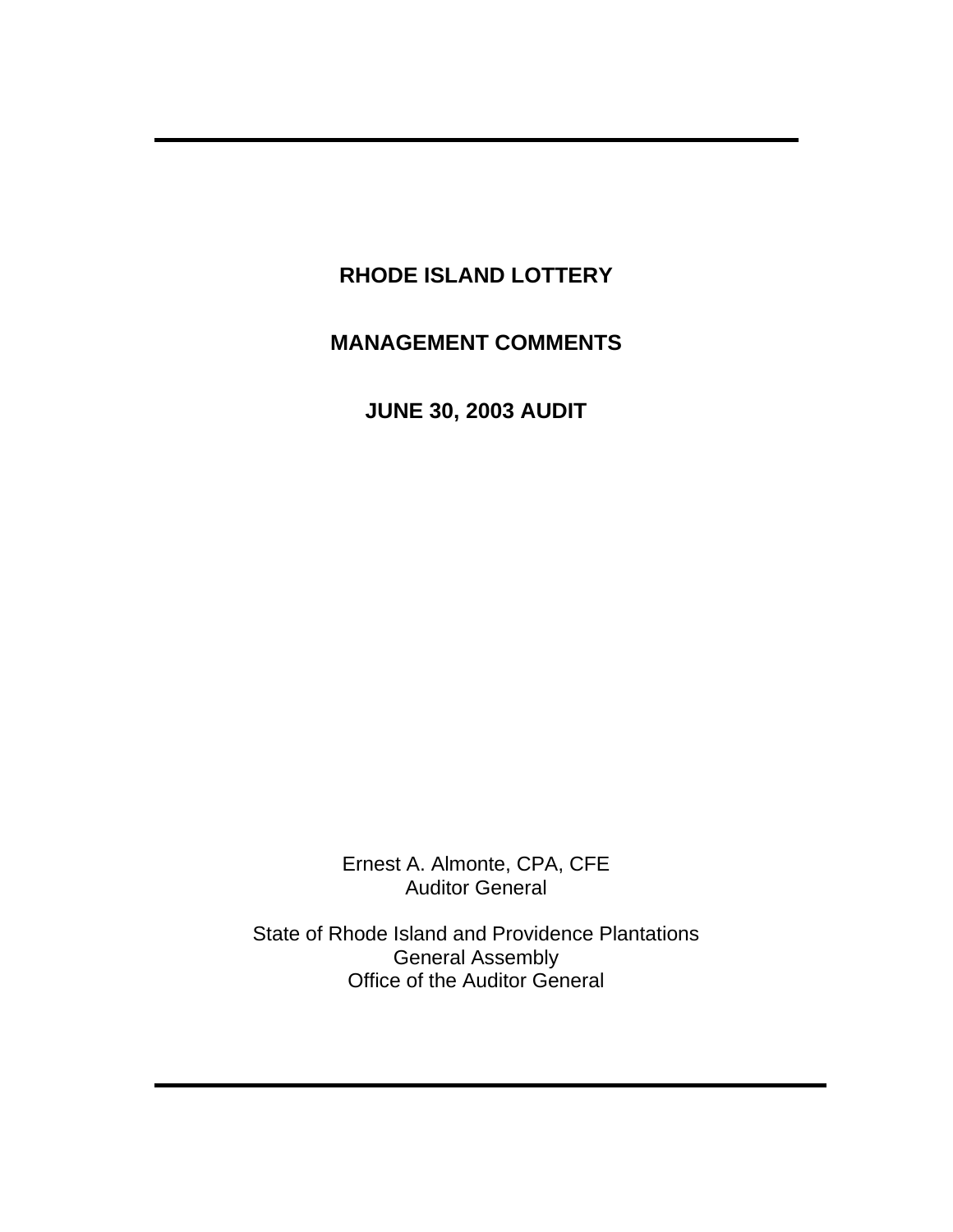

December 19, 2003

Joint Committee on Legislative Services, General Assembly State of Rhode Island and Providence Plantations:

Members of the Rhode Island Lottery Commission:

We audited the financial statements of the Rhode Island Lottery (the "Lottery") for the year ended June 30, 2003 and have issued our report thereon dated November 7, 2003. In accordance with *Government Auditing Standards*, we have also issued a report dated November 7, 2003 on our consideration of the Lottery's internal control over financial reporting and our tests of its compliance with certain provisions of laws, regulations and contracts.

Our report on the Lottery's compliance and internal control over financial reporting included a matter that we considered to be a reportable condition involving internal control. We did not report any material instances of noncompliance with laws, regulations and contracts. However, we did note certain additional matters involving compliance, internal controls, and other operational matters that are presented for your consideration. These comments and recommendations are intended to enhance compliance with laws, regulations and contracts, improve internal control, or result in other operational efficiencies.

This report is intended for the information of the Joint Committee on Legislative Services, the Rhode Island Lottery Commission and Lottery management, and is not intended to be and should not be used by anyone other than these specified parties.

Sincerely,

Linest A. Almonte

 Ernest A. Almonte, CPA, CFE Auditor General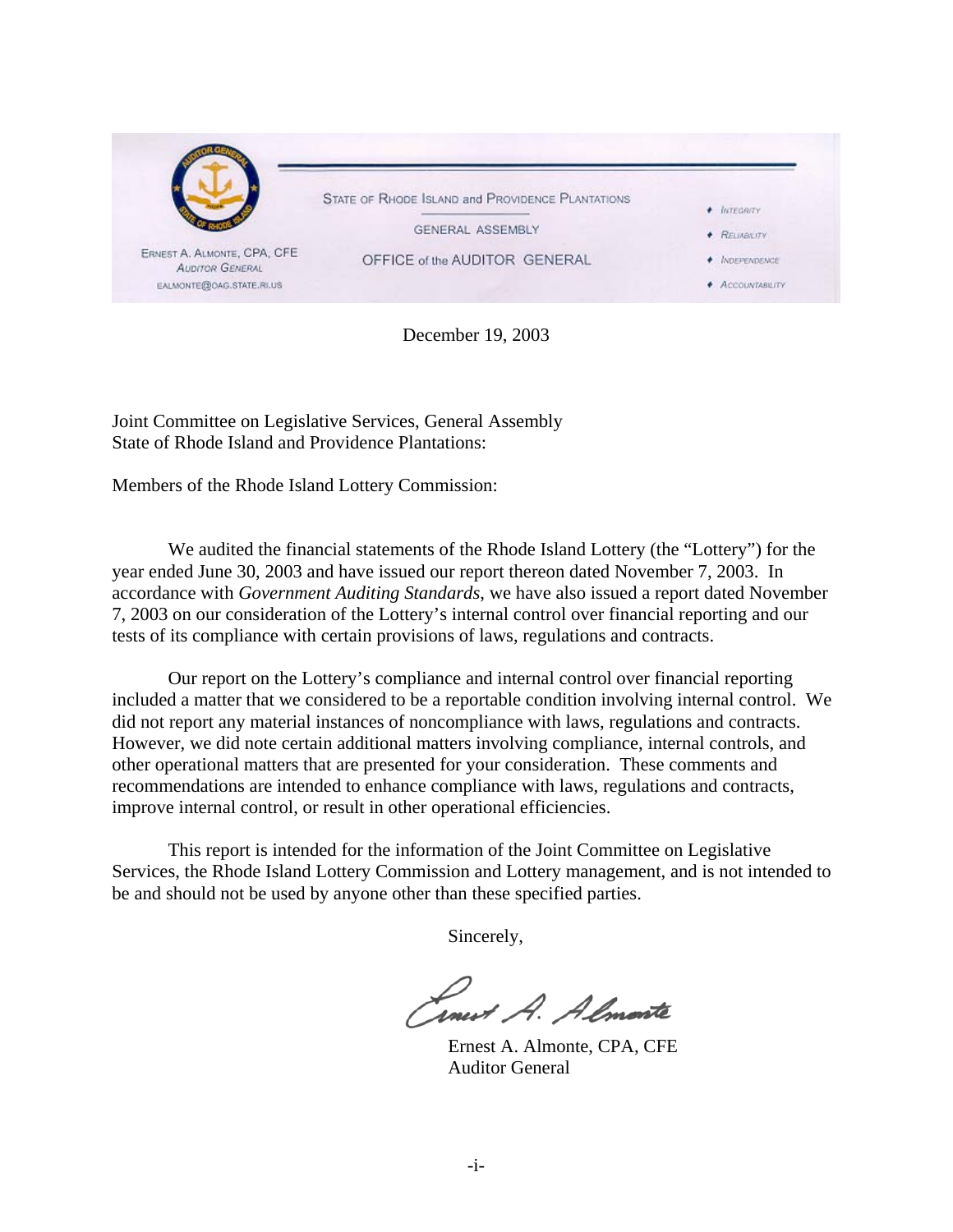# **RHODE ISLAND LOTTERY MANAGEMENT LETTER JUNE 30, 2003 AUDIT**

# **TABLE OF CONTENTS**

#### **PAGE**

| FINDINGS AND RECOMMENDATIONS                                                  |                             |
|-------------------------------------------------------------------------------|-----------------------------|
| <b>INFORMATION SYSTEMS SECURITY</b>                                           |                             |
| <b>INFORMATION SYSTEMS SECURITY- CURRENT POLICY</b><br>AND PROCEDURE CONCERNS | $\mathcal{D}_{\mathcal{L}}$ |
| <b>MONITORING</b>                                                             | 3                           |
| MANAGEMENT'S RESPONSIBILITY FOR CONTROLS OVER<br>FINANCIAL REPORTING          |                             |
| <b>CAPITAL ASSETS</b>                                                         | 6                           |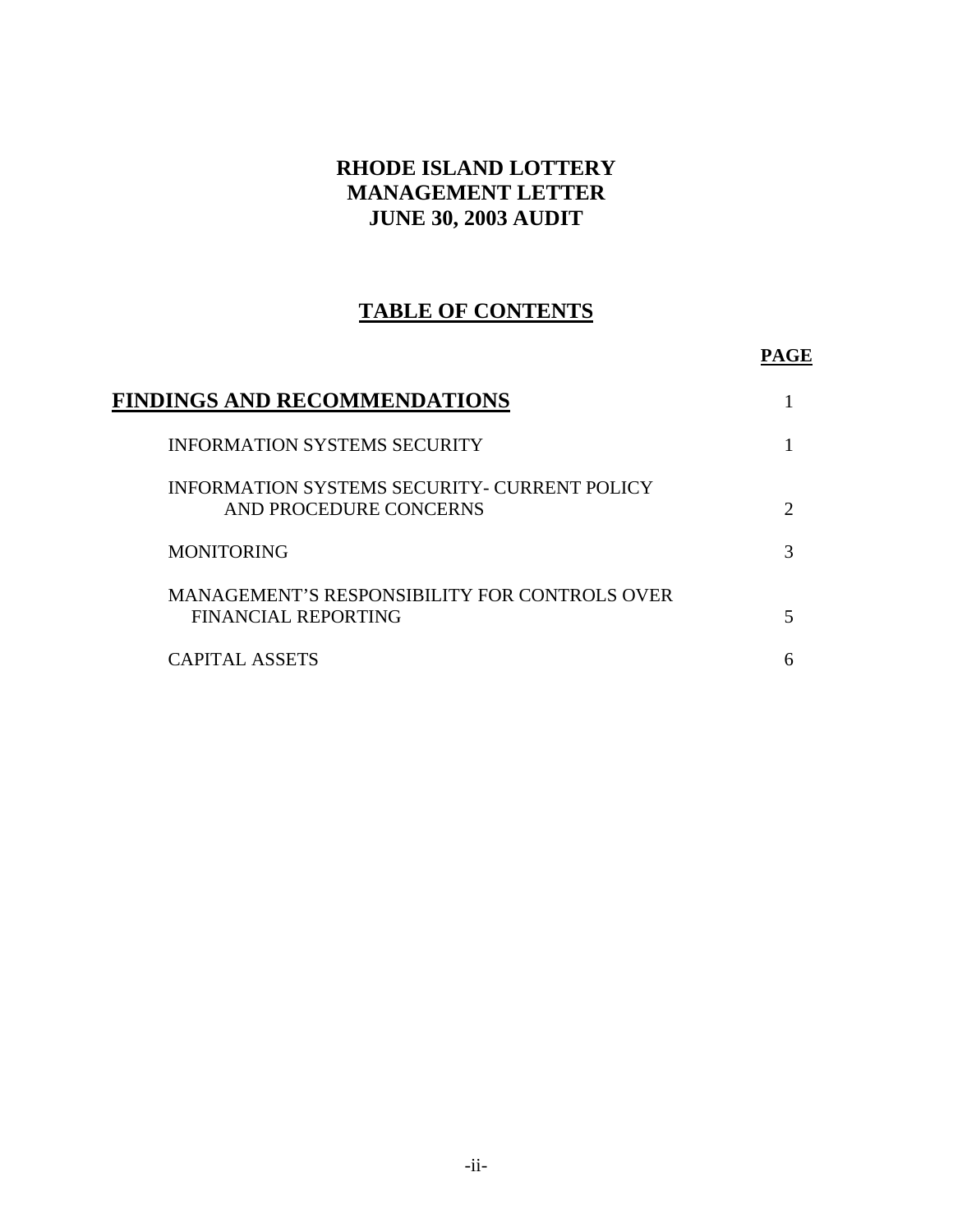## **FINDINGS AND RECOMMENDATIONS**

## **INFORMATION SYSTEMS SECURITY**

Our *Independent Auditor's Report on Compliance and on Internal Control over Financial Reporting* issued as a result of our audits of the Lottery's financial statements for fiscal years 2000 through 2003 has included a reportable condition relating to the Lottery's need for a comprehensive information systems security plan. During our fiscal 2003 audit, we found that the Lottery's implementation of a comprehensive information system security plan, while in process, has not been completed and tested. The complete implementation and testing of this plan is necessary to ensure that system access is appropriately restricted and any unauthorized access is detected by the Lottery on a timely basis with appropriate follow-up.

As previously recommended, the Lottery should complete the implementation of its comprehensive information system security plan in conjunction with its on-line and video lottery games contractor. This plan should, at a minimum, (1) identify and fully utilize all designed security features of the Lottery's gaming systems, (2) strengthen other system security aspects to ensure that adequate security measures are in place and operational, (3) delegate certain system security functions to the Lottery for appropriate segregation of duties and (4) implement procedures for continual monitoring of compliance with the overall information system security plan.

With respect to the Lottery's internal information systems network, we found that overall security and monitoring was significantly improved. Additionally, the Lottery has communicated formalized information systems security policies and procedures to their gaming system provider. The Lottery, however, now must evaluate the provider's overall compliance with these procedures.

 The most critical aspects of Lottery operations are those conducted by the gaming system provider. The Lottery's comprehensive security plan will only safeguard these critical operations to the extent the gaming system provider has complied with these policies and procedures.

The Lottery has recently issued a request for proposal to contract with an independent firm to conduct an assessment of the gaming system provider's compliance with its comprehensive information system security plan. Once conducted, this assessment will represent the first step in continual monitoring of the gaming system provider's compliance with the Lottery's information system security plan.

\_\_\_\_\_\_\_\_\_\_\_\_\_\_\_\_\_\_\_\_\_\_\_\_\_\_\_\_\_\_\_\_\_\_\_\_\_\_\_\_\_\_\_\_\_\_\_\_\_\_\_\_\_\_\_\_\_\_\_\_\_\_\_\_\_\_\_\_\_\_\_\_\_\_\_\_\_\_

#### RECOMMENDATION

1. Complete the implementation of a comprehensive system security plan by ensuring the gaming system provider's compliance with established policies and procedures.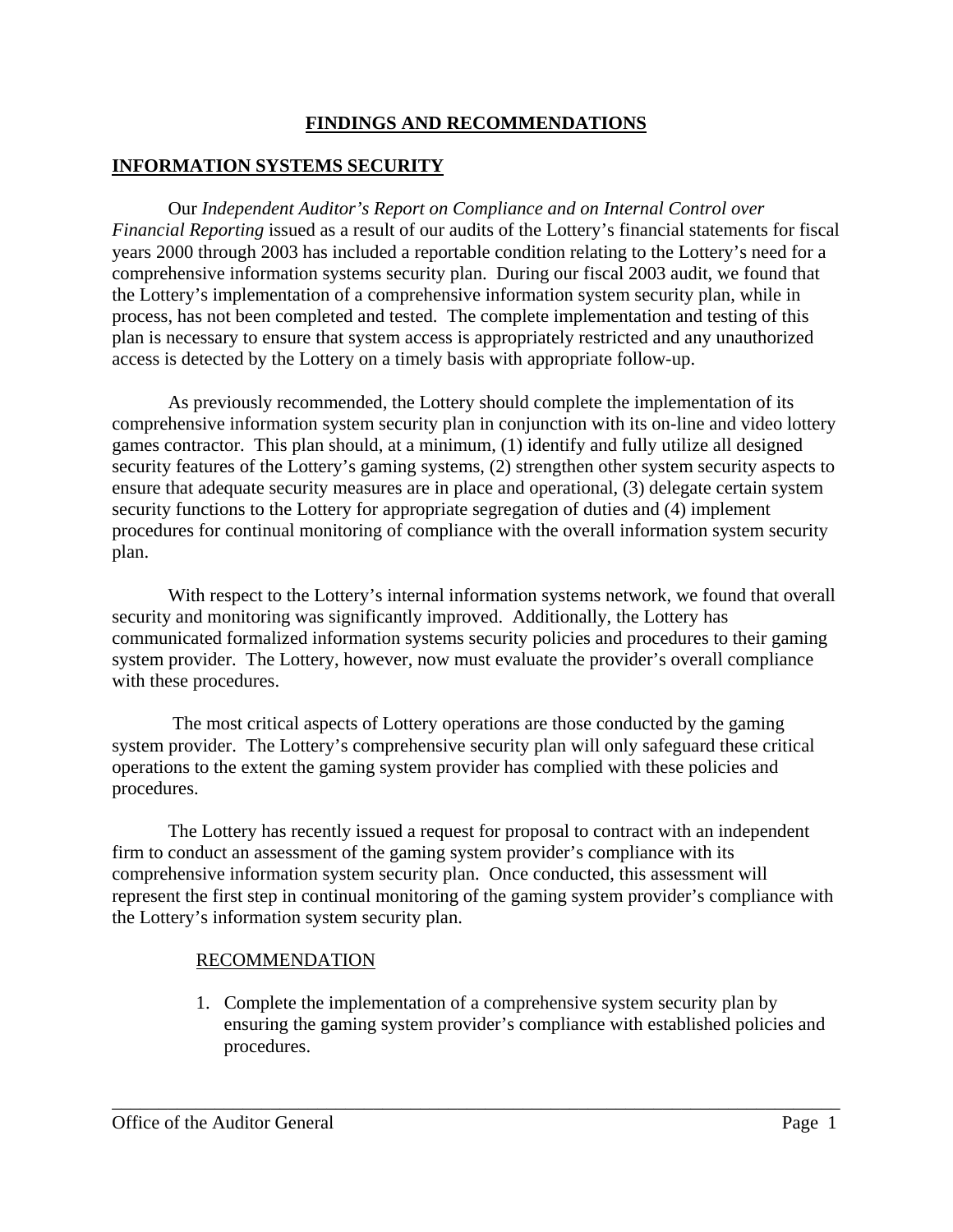#### *Auditee Views:*

*The Lottery concurs with this recommendation.* 

## **INFORMATION SYSTEM SECURITY – CURRENT POLICY AND PROCEDURE CONCERNS**

 While progress has been made in moving towards a comprehensive systems security plan, certain security policies and procedures still require implementation. Although none of these issues individually represents a significant weakness, collectively they could negatively impact the overall information system security of the Lottery's information systems. Policies and procedures that have not been implemented include the following:

- Monitoring procedures must be instituted to ensure the gaming system provider's compliance with established password access controls.
- Computers acting as hosts for authorized remote users should be equipped with a secure electronic methodology for validating and authenticating the claimed identity of the remote user before that individual is allowed access to the system.
- Inspections of all hardware components connected to networks associated with Lottery operations must be performed on a scheduled basis to ensure that, as required, the most current software versions have been installed. Older software versions could contain security weaknesses that could be exploited to compromise the network.
- A formal electronic log documenting configuration changes made to network equipment (i.e. firewalls, routers, network printers, etc.) utilized in Lottery operations is not currently maintained. This procedure is necessary to ensure that all network devices are coordinated and configured properly once integrated into the Lottery's network.
- A formal electronic log of destroyed hard copy documents and computer media must be maintained. This control is necessary to monitor the destruction of sensitive information.
- All workstations within the networks associated with Lottery operations must be periodically inspected for undocumented internal/external modems. Control over these devices is necessary to prevent unauthorized access to the Lottery's information systems.

The Lottery needs to decide the best way to ensure compliance with these policies and procedures based on their available resources. In some instances, the Lottery may be able to design a suitable process to ensure compliance with established security policy. In other instances, hiring an independent contractor may be the most effective solution.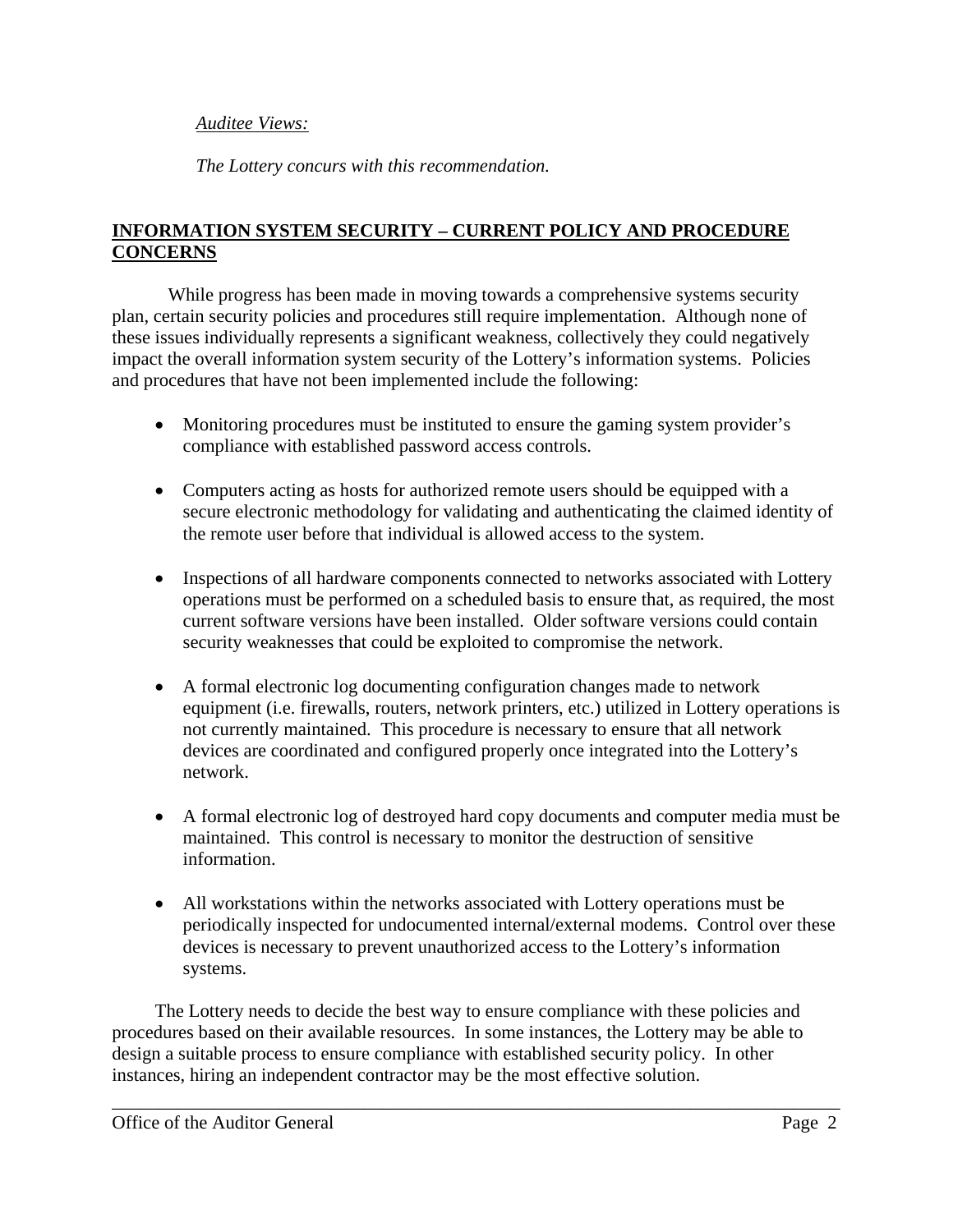#### RECOMMENDATION

2. Develop a timetable to implement additional policies and procedures as part of the Lottery's information system security plan.

# *Auditee Views:*

*The Lottery concurs with this recommendation.*

# **MONITORING**

Due to the significant reliance on outside vendors to operate the Lottery's gaming operations, the Lottery must monitor operations using key financial data to ensure the accuracy of reported gaming operations. Adequate monitoring requires the analysis of critical gaming data, identifying inconsistencies, and investigating, on a timely basis, these issues to a satisfactory conclusion.

We noted an inconsistency related to the reporting of video lottery prize obligations. For example, recorded video prize awards paid (as included in the Lottery's draft financial statements) during fiscal year 2003 exceeded prize awards won during the year reported by the video lottery system. Although timing differences between the generation of a winning ticket and its subsequent validation for cash can cause this result over shorter time periods, the likelihood of this occurrence over the course of a year is unlikely.

While the dollar amount involved was immaterial, we believe the Lottery should have more fully investigated this issue to determine its cause. Consequently, we expanded our audit tests to further analyze video prize awards to determine the effect, if any, on the Lottery's financial statements. Our expanded audit tests noted the following:

- Changes in procedures implemented at the video facilities resulted in the understatement of \$99,769 in reported video prizes won. Failure to record these prize awards resulted in the overstatement of net terminal income reported by video terminals, and ultimately resulted in the overpayment of \$46,673 in video lottery commissions. The Lottery adjusted its financial statements for this issue and agreed to recover the commission overpayments.
- Certain video terminals generated duplicate validation tickets during the fiscal year. The Lottery was informed of this situation by the vendor in March 2003 and was told that the problem had been corrected. Further analysis by our office and inquiry of the vendor revealed that the problem was still occurring. The vendor quantified a resulting overpayment caused by this terminal malfunction of \$6,402 through June 30, 2003. Although we concluded that this issue, when fully resolved, would not likely result in a material misstatement of the financial statements, further independent analysis and quantification of this issue should be conducted by the Lottery. The Lottery adjusted its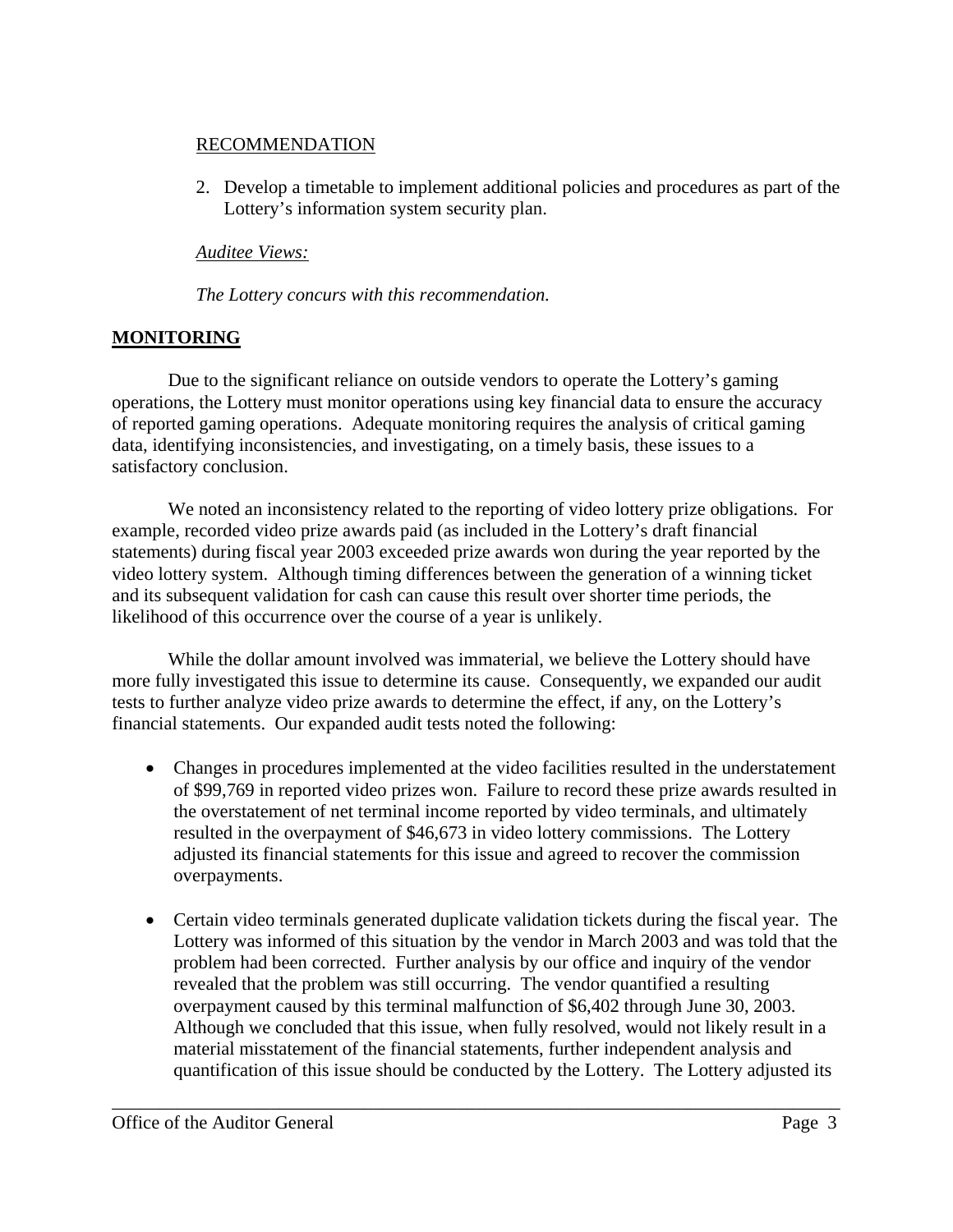financial statements for the known overpayment and will continue their independent resolution of this issue.

• Duplicate accounting entries resulting in the understatement of the video lottery prize obligation account by \$32,524 were also noted.

## RECOMMENDATIONS

- 3. Develop a procedure to reconcile the video prize obligations reported in the financial statements with outstanding prizes redeemable reported by the video gaming system.
- 4. Adopt procedures to independently verify the effect of terminal malfunctions identified within video lottery operations.
- 5. Recoup remaining amounts due from the vendor related to video terminal malfunctions.

## *Auditee Views:*

## *The Lottery is working with its gaming systems vendor to resolve these issues.*

 The Lottery reconciles amounts reported by the video lottery system with actual cash received by the video facilities on a weekly basis. This reconciliation often requires the Lottery to adjust the amounts reported by the video lottery system when certain terminals have not reported daily activity. As previously stated, video prize awards were understated due to a change in the operating procedures at the video lottery facilities. We noted the understatement by reviewing video adjustments made during the year. We found that several adjustments increased video proceeds played for specific terminals without recording the corresponding increase for related prize awards.

 Supervisory review of video lottery adjustments is important to ensure that all activity is properly recorded by the Lottery. The review of these adjustments is also important because terminal adjustments can often be the first indication of a terminal malfunction. It is important that the lottery identify these trends in order to mandate appropriate resolution with the related vendors.

#### RECOMMENDATIONS

- 6. Improve overall monitoring of lottery operations by using key financial data to ensure the accuracy of reported information and security over gaming operations.
- 7. Ensure that a supervisor, with no responsibility for proposing video lottery adjustments, conducts a thorough analysis of weekly adjustments made to the gaming system.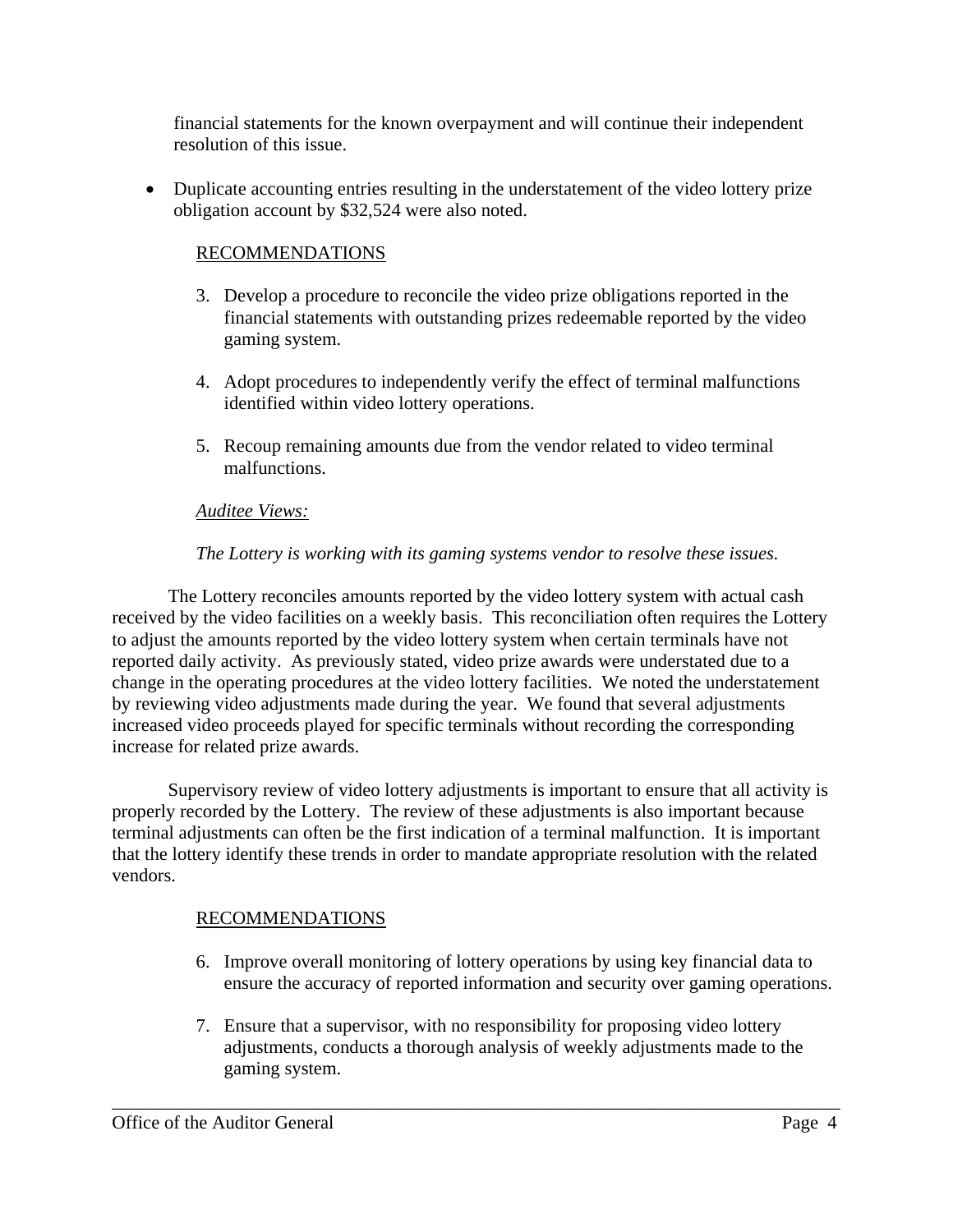8. Require video terminal vendors to resolve malfunctions in a timely manner.

#### *Auditee Views:*

*The Lottery concurs with these recommendations. The Finance Administrator will conduct a thorough analysis of weekly adjustments made to the gaming system.* 

#### **MANAGEMENT'S RESPONSIBILITY FOR CONTROLS OVER FINANCIAL REPORTING**

#### Communication of operational matters

 We noted instances where various operating issues had not been communicated to individuals within the Lottery who have responsibility for financial reporting. As a result, these issues were also not communicated to our auditors. This affected the financial reporting staff's ability to recognize and resolve unexplained variances in certain account balances on a timely basis. Ultimately, the fiscal 2003 financial statements were delayed because additional time was required to resolve these issues.

Specifically, we were not made aware of a change in Lottery operations that may have impacted our audit planning and test work. Additionally, management did not disclose a situation involving the malfunction of a vendor's video terminals until an inquiry was made by the audit staff regarding video prize obligations. As a result, this situation resulted in additional audit work being preformed to ensure a satisfactory resolution with the responsible vendor.

Timely communication of operational matters to the financial reporting staff and others with responsibility for financial control procedures is important to  $(1)$  facilitate and enhance financial monitoring procedures and (2) ensure the Lottery's financial statements accurately reflect and disclose all known facts. Additionally, such information should be made available to the auditors on a timely basis to allow effective planning of the audit.

#### RECOMMENDATION

9. Ensure that all information affecting the Lottery's financial statements is adequately recorded and disclosed. Communicate to the auditors all information that could potentially have an impact on the audit of the Lottery's financial statements.

#### *Auditee Views:*

*The Lottery will ensure that all information affecting the Lottery's financial statements is adequately recorded and disclosed.*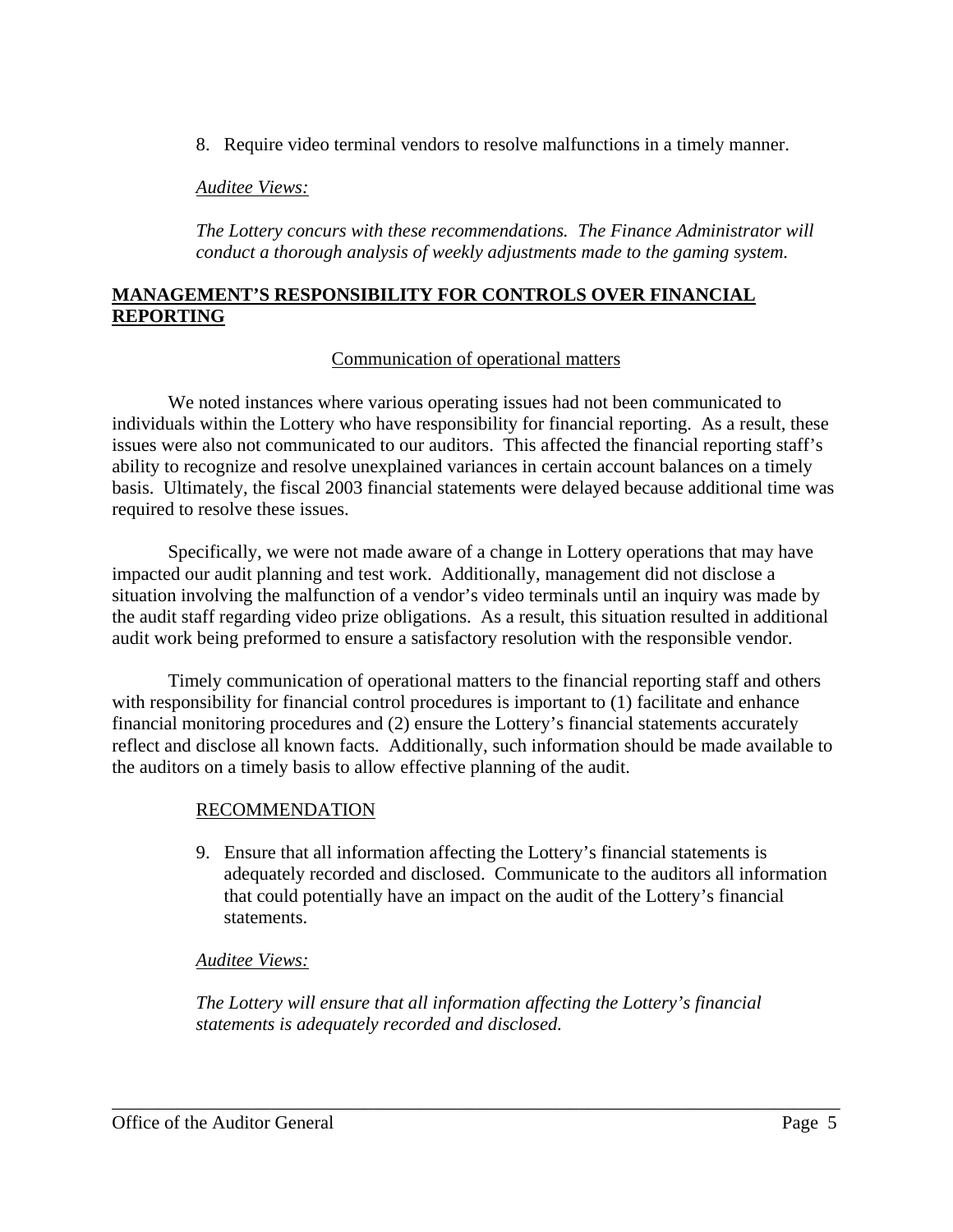## Financial Reporting

The Lottery is responsible for the presentation of their financial statements in accordance with generally accepted accounting principles. Draft financial statements (including note disclosures and Management's Discussion and Analysis) prepared by the Lottery did not fully reflect the effect of certain significant transactions. Additionally, comments from the Government Finance Officers Association (GFOA) relating to the Lottery's 2002 financial statement submission were not fully corrected in the 2003 draft financial statements. The GFOA requires previous year comments to be addressed as part of its Certificate of Achievement program.

The Lottery needs to enhance its overall ability to generate financial statements in accordance with generally accepted accounting principles by acquiring appropriate reference materials and providing opportunities for continual training to its financial reporting staff.

## RECOMMENDATIONS

- 10. Ensure appropriate reference materials (e.g., GASB Codifications) are available to prepare financial statements in accordance with current financial accounting and reporting standards.
- 11. Provide accounting staff with opportunities for continual training in governmental financial reporting.

*Auditee Views:*

*The Lottery concurs with these recommendations.*

# **CAPITAL ASSETS**

 We noted the following areas where the Lottery can improve its reporting for capital assets:

- Approximately \$134,000 of recorded expenses qualified as capital improvements but were not capitalized during fiscal 2003.
- The Lottery's accounting for capital assets involving trade-ins should be revised to account for the transaction in accordance with generally accepted accounting principles.
- The Lottery currently has a capitalization threshold of \$500. This amount causes the Lottery to capitalize amounts clearly immaterial to their financial statements and complicates their tracking of capital assets by reporting a large number of small dollar assets. The Lottery should consider following the State Controller's capitalization threshold of \$5,000 to simplify their overall capital asset accounting.